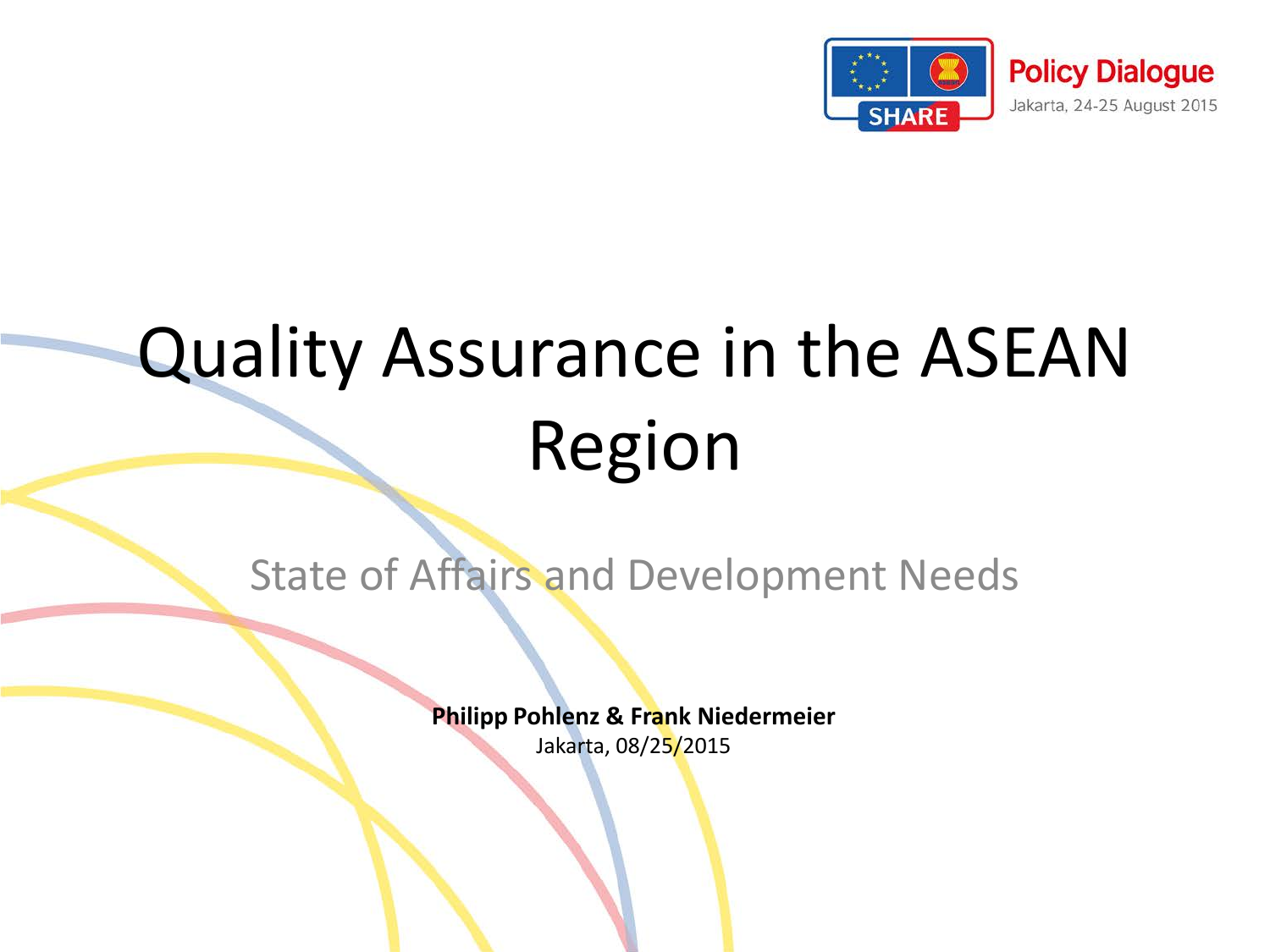

# Agenda

- Rationale of the Study
- Theoretical and Methodological Approach
- Data & Outcomes of the Field Work
- Preliminary Findings
- Preliminary Recommendations to the SHARE-Project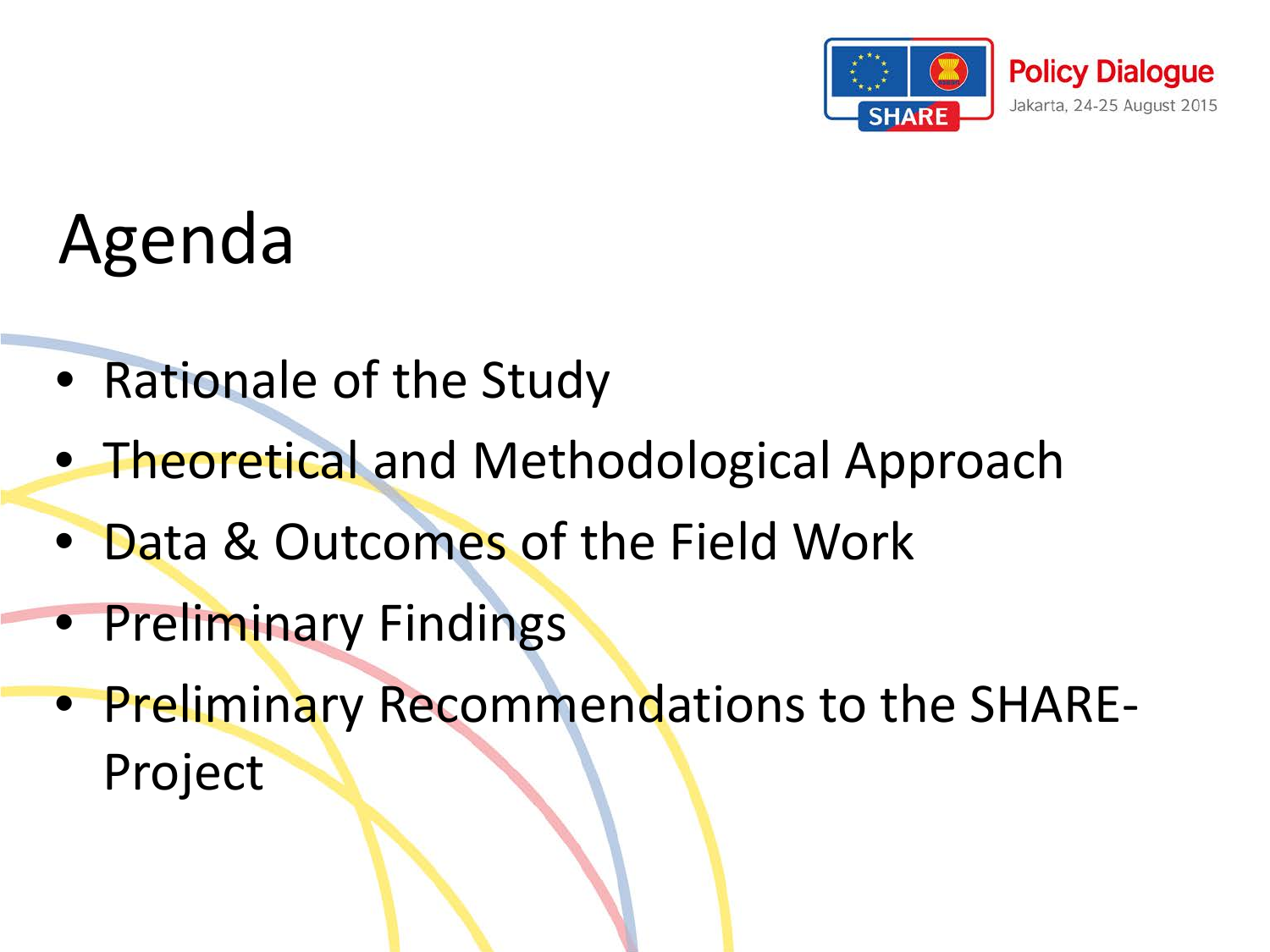

# Rationale of the Study

- Stock-taking of the current regional state of the art in the field of QA
- Enable evidence-based SHARE activities in the field of (external) QA
- Foster opportunities and challenges for the implementation of regional QA
- Direct SHARE activities in the field of QA to specific stakeholder needs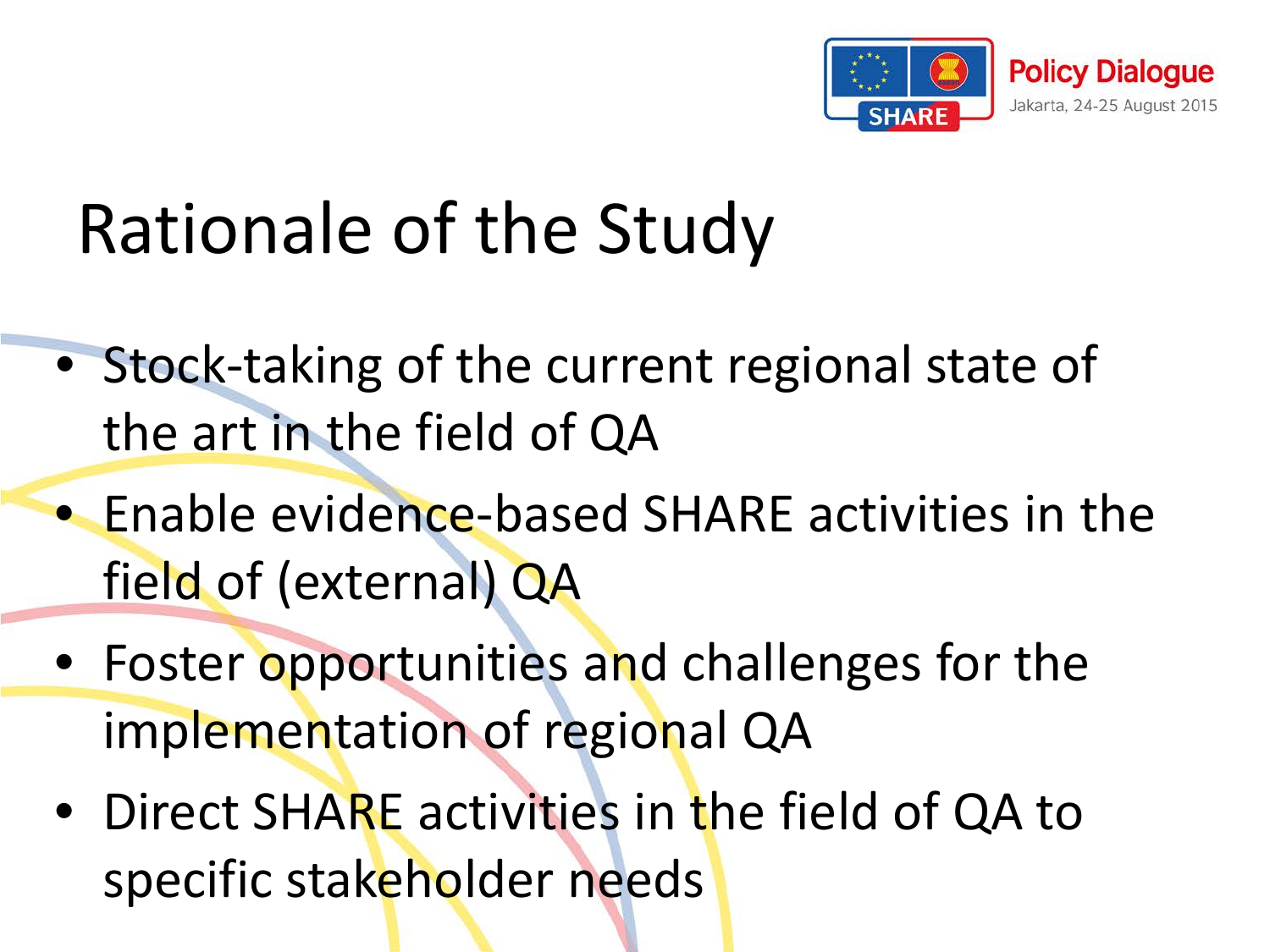

### Theoretical and Methodological Approach

- **Theory** 
	- Organisational Theory
	- Talk-Decision-Action (Brunsson, 1992)
		- Talk Level: communication of plans and strategies by policy- makers
		- Decision Level: establishing structures for the implementation of these strategies
		- Action Level: actual modes of implementation
		- $\rightarrow$  Talk decision action are loosely coupled  $\rightarrow$  Universities follow their own rationality (autonomy)  $\rightarrow$  How to couple talk – decision – action for succesful QA?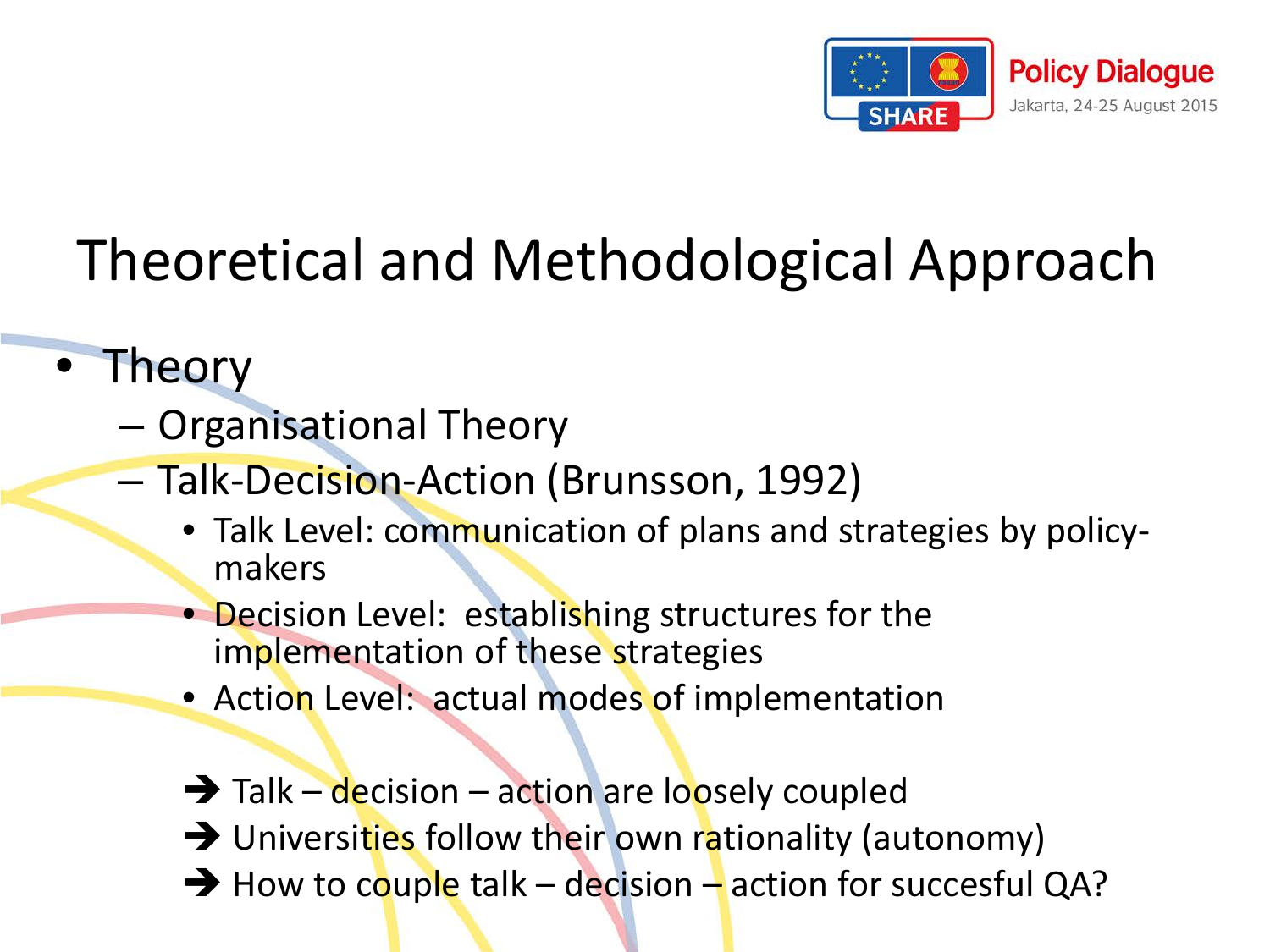

### Theoretical and Methodological Approach

- Methods
	- Desktop Analysis
		- Talk Level: What is the national strategy and legal framework?
		- Sources: policy papers, legal documents
	- Field Work
		- Decision & Action: What do actors "on the ground" do?
		- Sources: expert interviews, focus group discussions
	- Focus on CLMV countries
		- 4/6 countries in the sample for the case studies: Cambodia, Lao PDR, Myanmar, Vietnam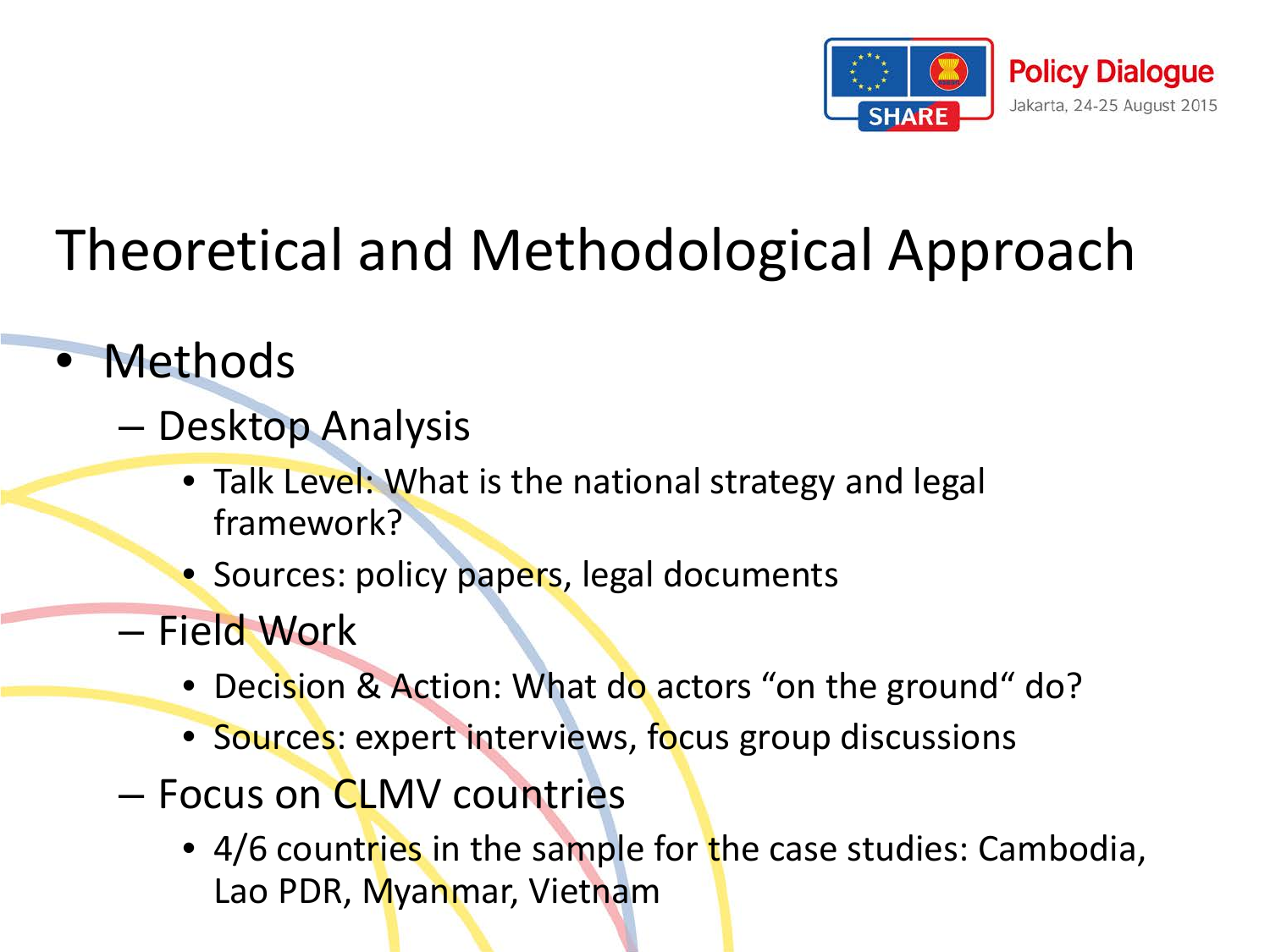

## Data

- Desk research on QA on all 10 ASEAN member states
	- Publicly available documents (either engl. or translated)
	- Prior Research (SEAMEO study, 2012 and national studies)
- 26 Expert Interviews from 6 countries with representatives of
	- Universities (13)
	- QA agencies (9)
	- Ministries (4)
- 5 Focus Group Discussions with University staff (32 QA officers from 8 countries)

..and some more to come.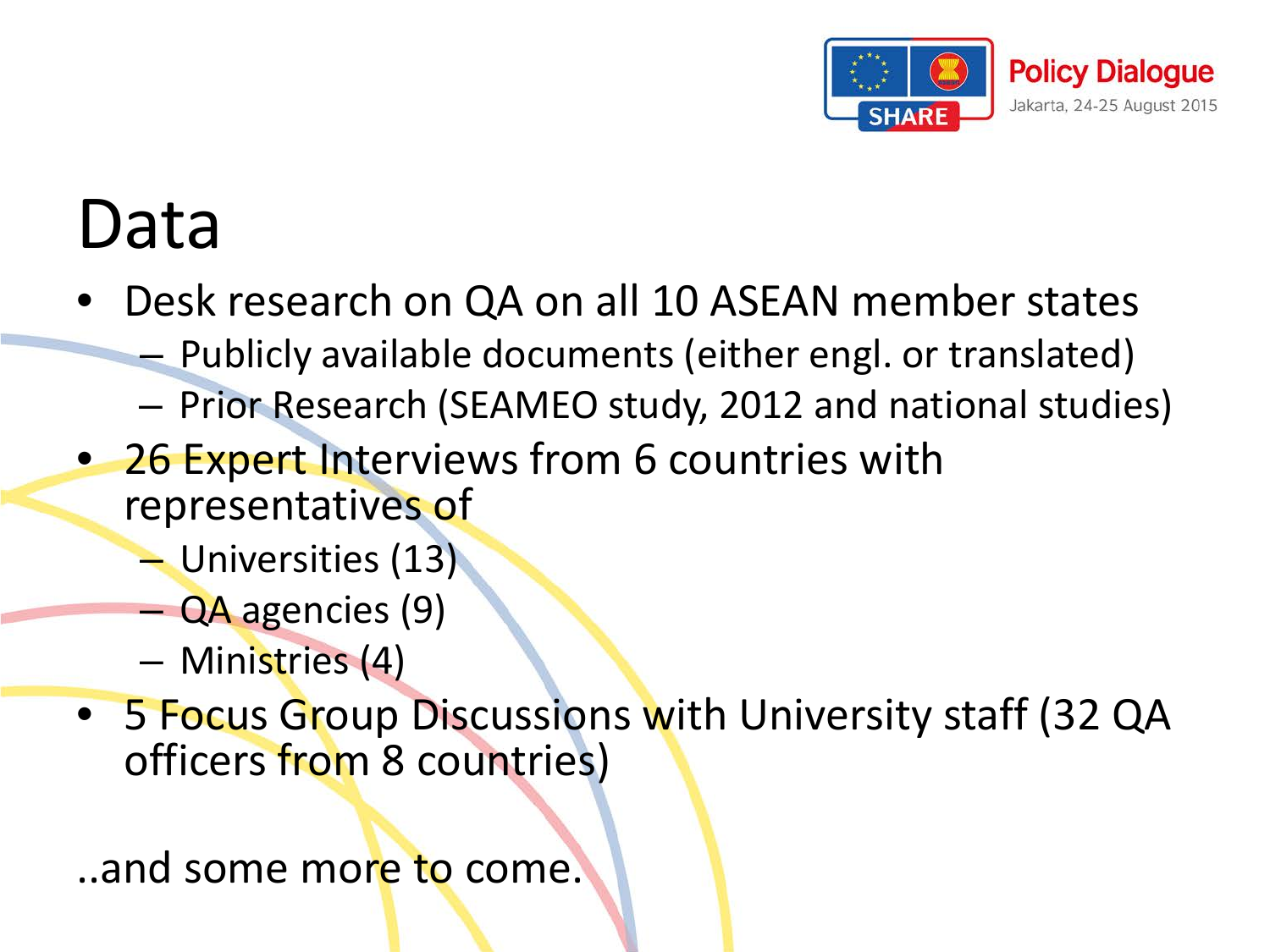

# Outcomes of the Field Work

- Country Fact Sheets for all ASEAN member-countries
	- Document analyses of policy papers, etc.
- 6 Case Studies (expert interviews, focus group discussions)
	- Cambodia, Lao PDR, Malaysia, Myanmar, Philippines, Vietnam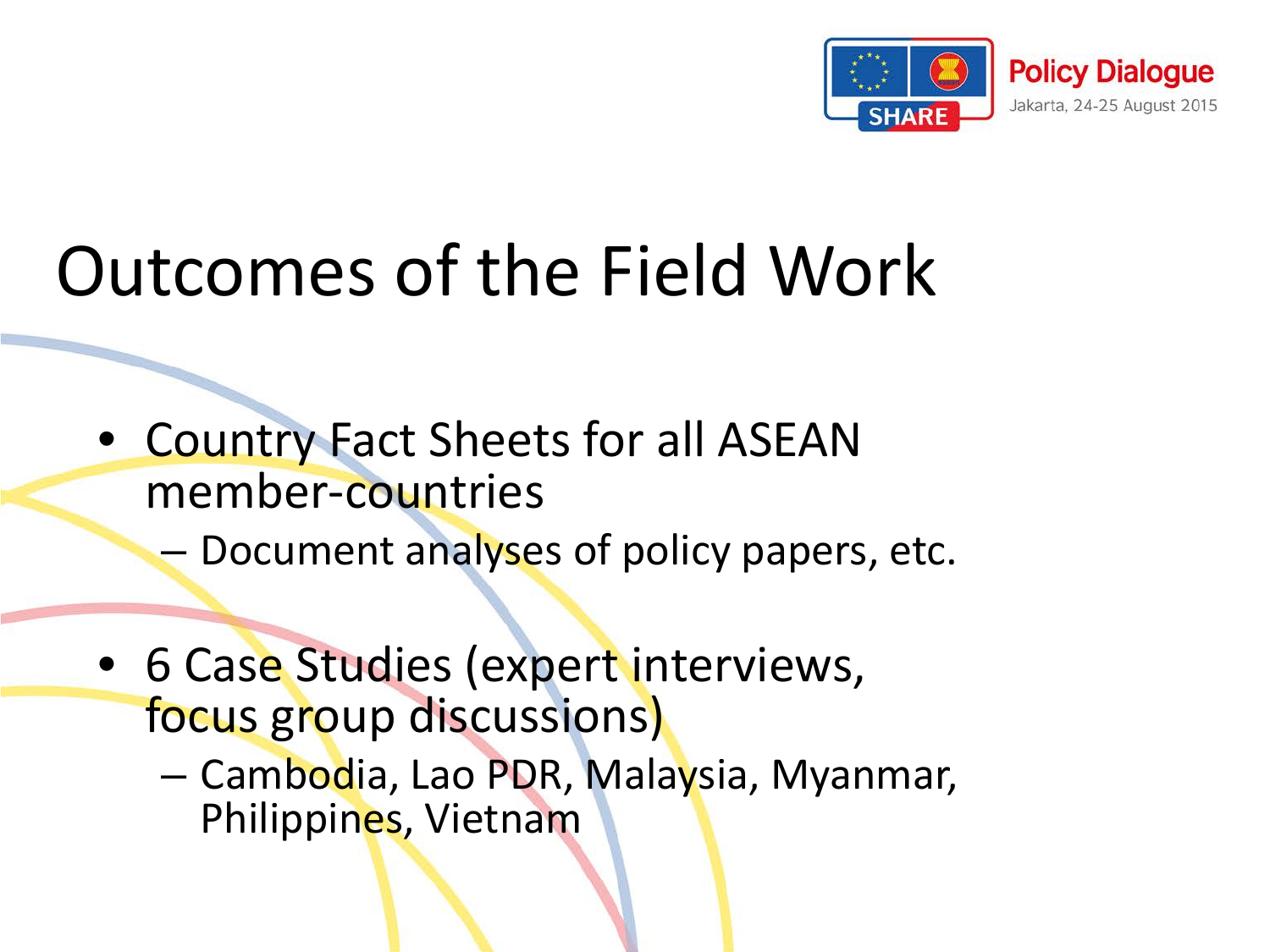## Interviews



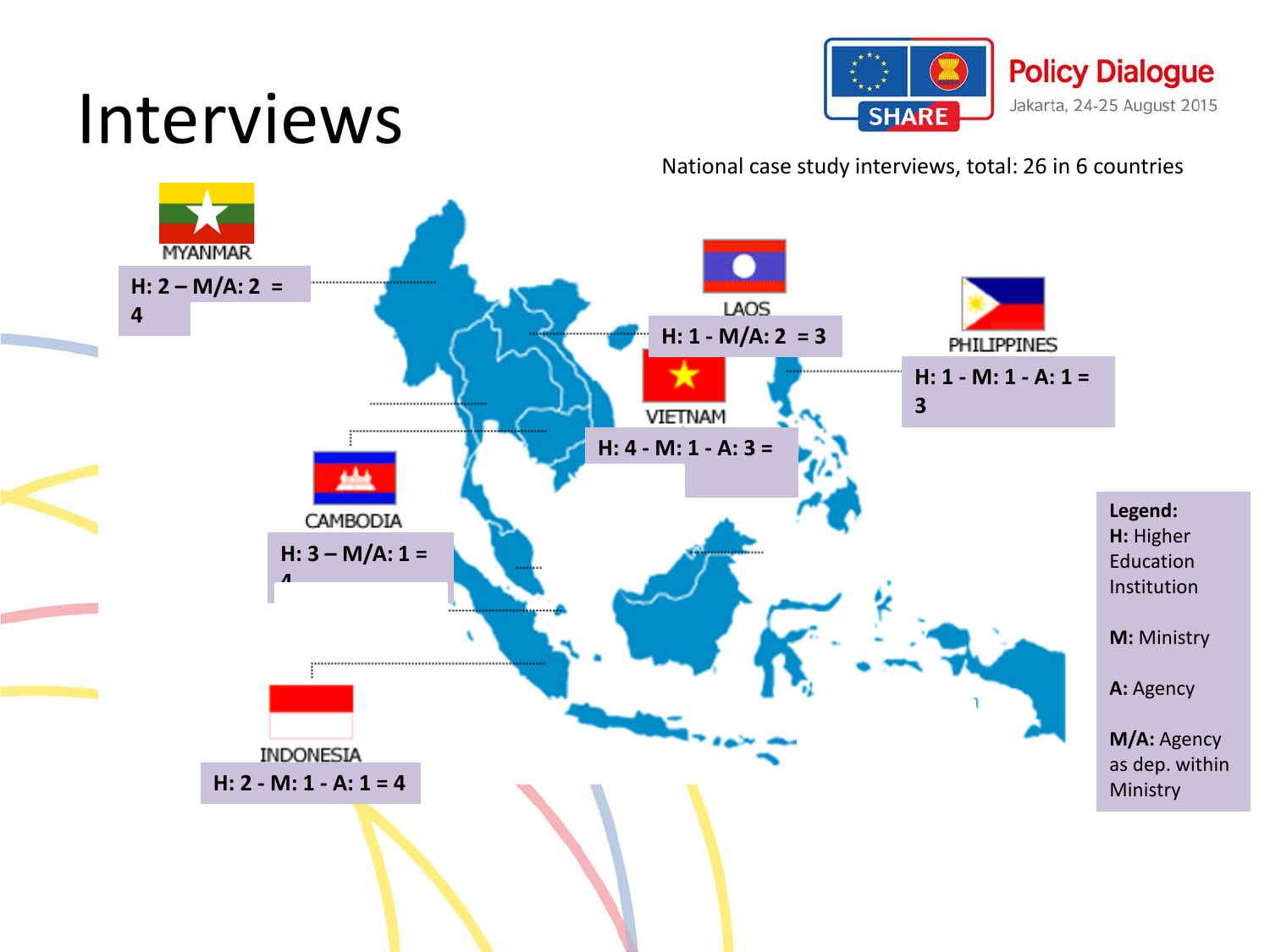

### State of Affairs of National QA Systems

- EQA systems are diverse and at different stages of development, many are currently in transition:
	- Philippines, Singapore,
	- Consolidated in transition: Indonesia
	-
	- **New comer:** Myanmar

– Consolidated: Brunei, Malaysia, Thailand,

– New in transition: Cambodia, Laos, Vietnam

Accreditation is common denominator, although differently practiced (institutional/ programme or both, voluntary/compulsory, QA body independent/part of ministry, multiple authoritative ministries)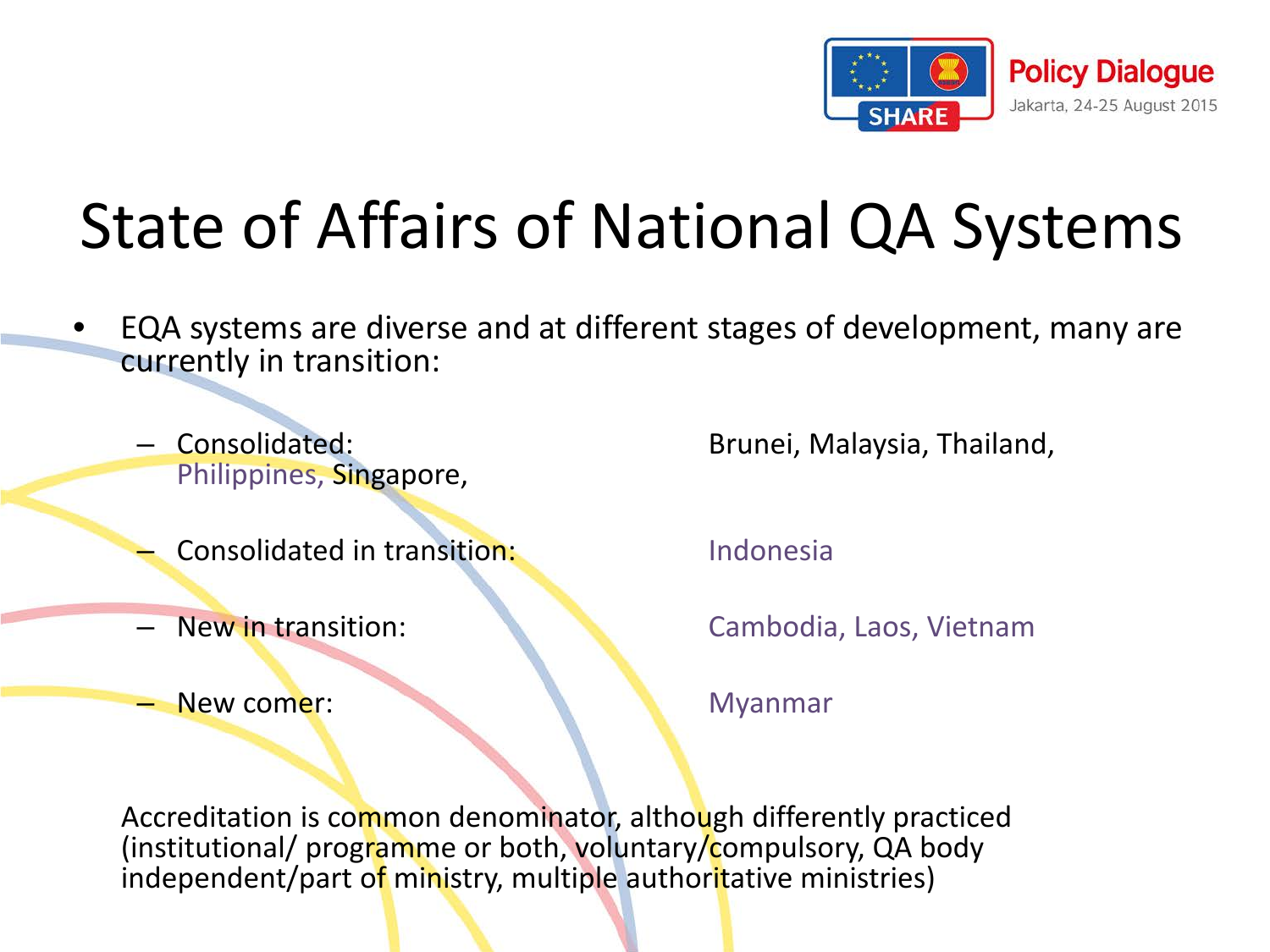

#### **Example for discrepancies between talk, decision & action**

- Acceptance of harmonising regional standards for QA…
	- …is higher in new-coming countries due to low trust in their own standards (*talk level*)
	- What does that mean for the elaboration of national standards for QA structures (*decision-making level*)
	- elaboration of national / institutional structures and procedures is in danger to get stuck while waiting for regional policies to be enacted (*action level*).
	- $\rightarrow$  SHARE: not neglecting national standards and systems in favour of the regional framework.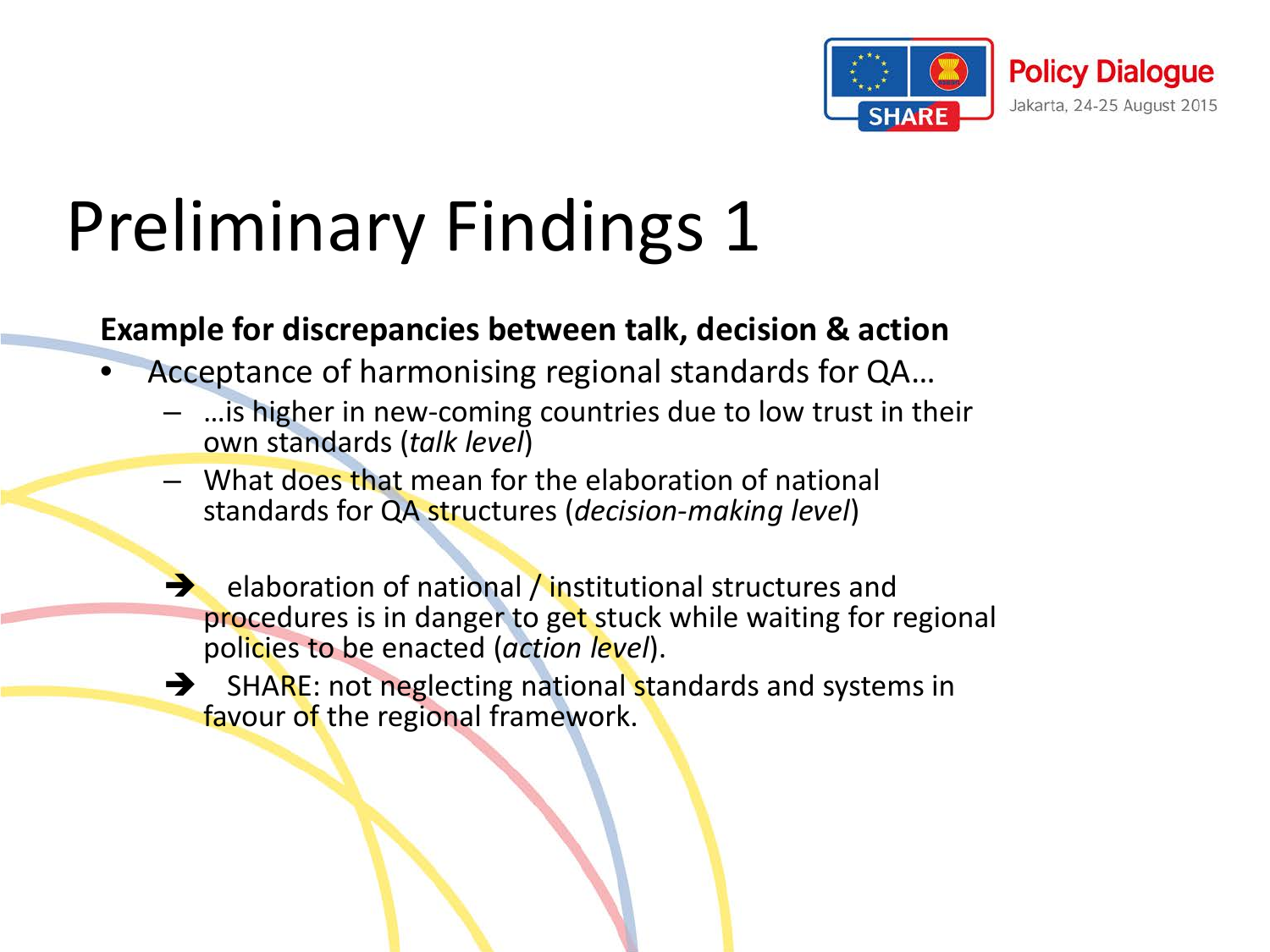

#### **Trend to more autonomy**

- HEI and QA-agencies enjoy more autonomy and self-responsibility.
- Autonomy is "opportunity and challenge at the same time"
- Need to gather experiences with efficiently managing the university the QA-agency and respective procedures.
- Regardless of autonomy: top-down policies are needed to avoid confusion ("Yet another set of standards").
	- SHARE: support with clarifying the different functions of EQA and IQA
	- promote exchange of experiences **within** the region (and beyond): "What is good higher education governance in the ASEAN context?"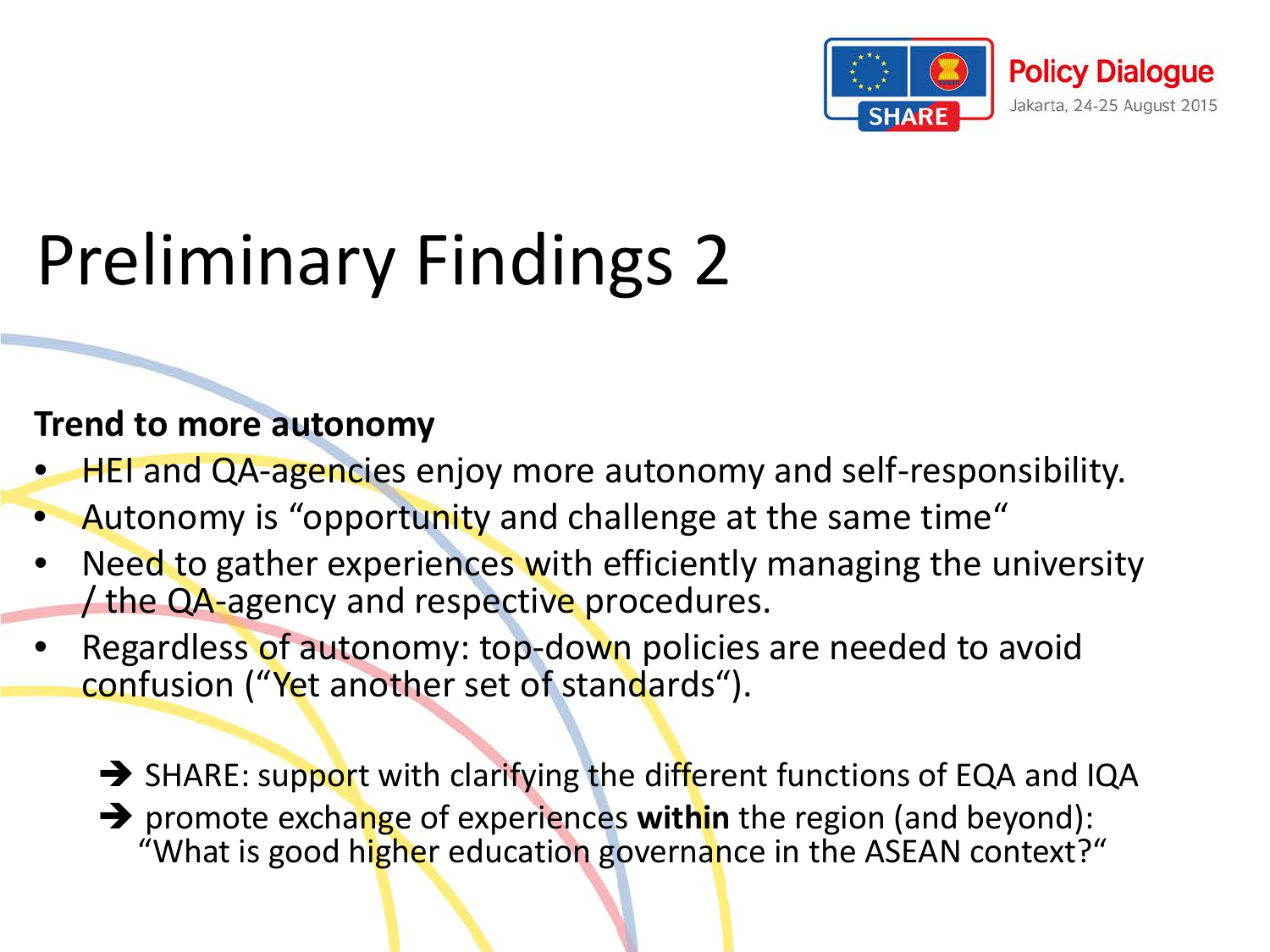

#### **Confusion**

- Too many different and sometimes contradictory standards
- Procedures are not settled, many different actors in the field
- Functions of the different instruments (e.g. AUN-QA does not replace national accreditation...!)
- Purposes of (national) EQA procedures are unclear.

SHARE: elaborate a synopsis of approaches to QA, what is the common ground? Suggestions for a communication strategy.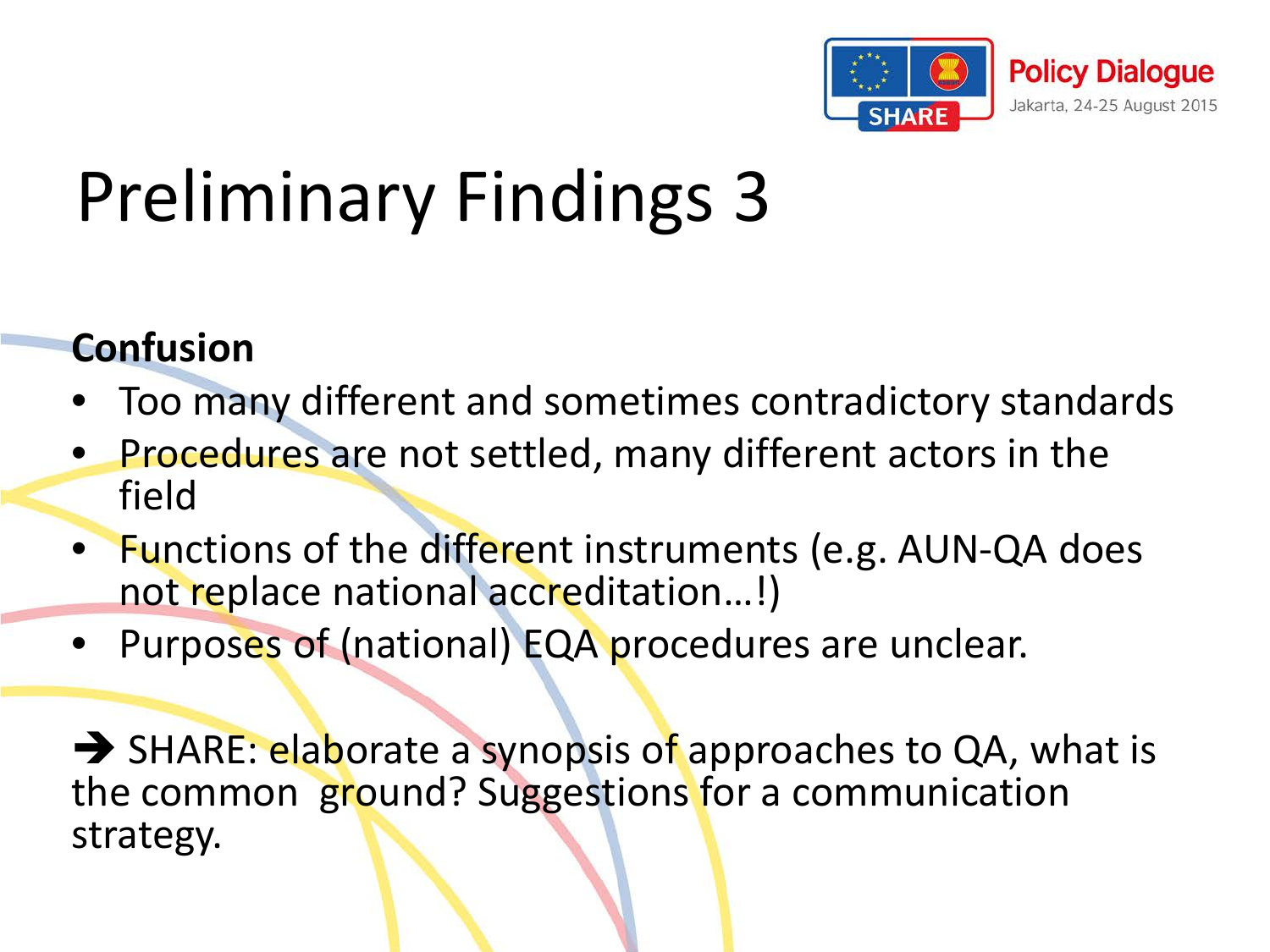

#### **Urgent Needs EQA**

- Support for establishment and implementation of national QA mechanisms (particularly new-comer countries)
- HR and capacity building: assessor training, EQA management
- Professionalisation at the Ministry level: field-<br>knowledge in higher education management.
- Regional exchange of (national) systems.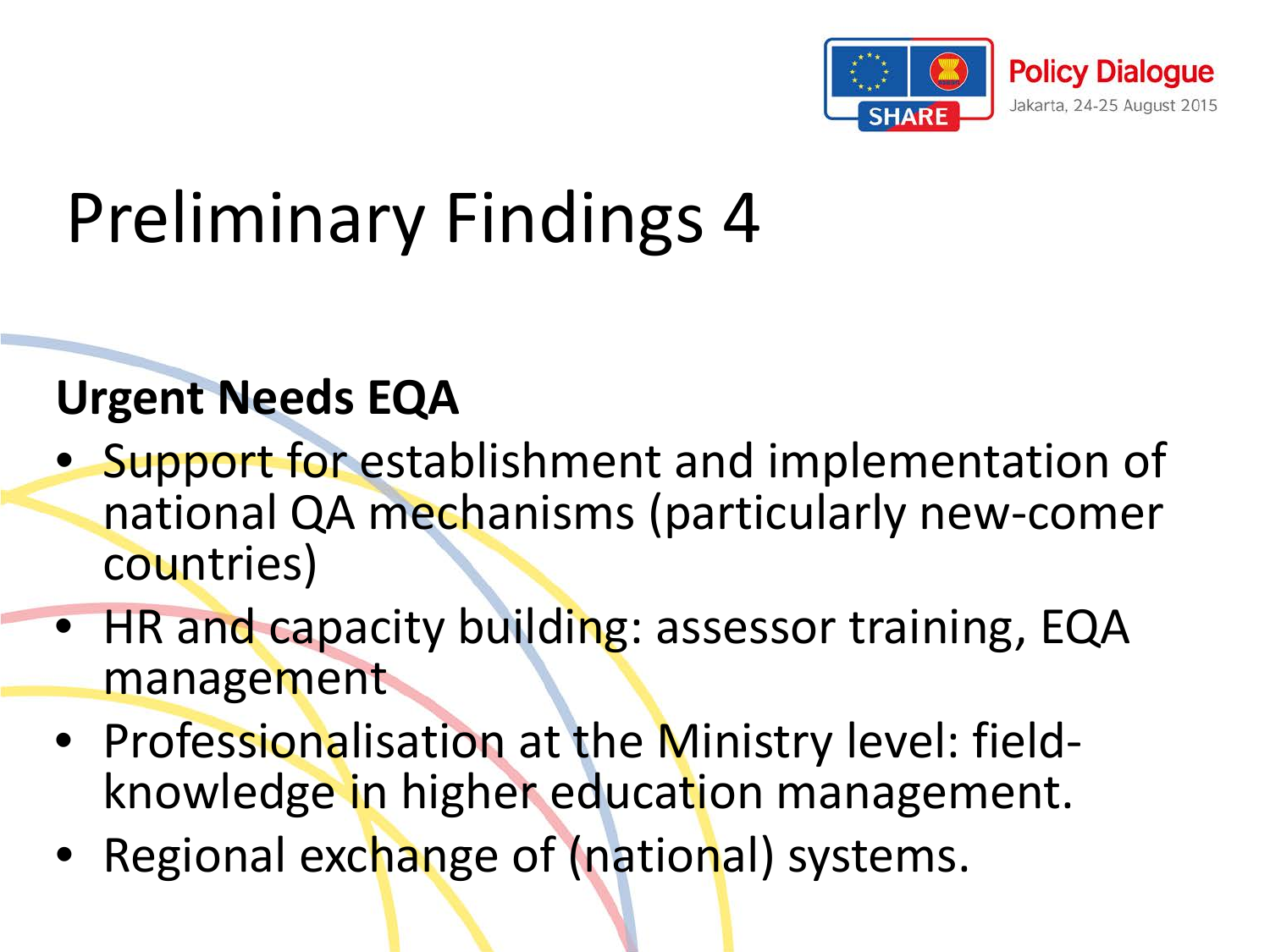

#### **Urgent Needs IQA**

- Management capacities (e.g. setting up QA offices)
- Setting up effective IQA structures: involvement of faculty in the process
- IQA not only as a control instrument, rather strategic management (meaning of SAR's)
- Regarding contents: curriculum design, learning outcomes, teaching and learning strategy / quality.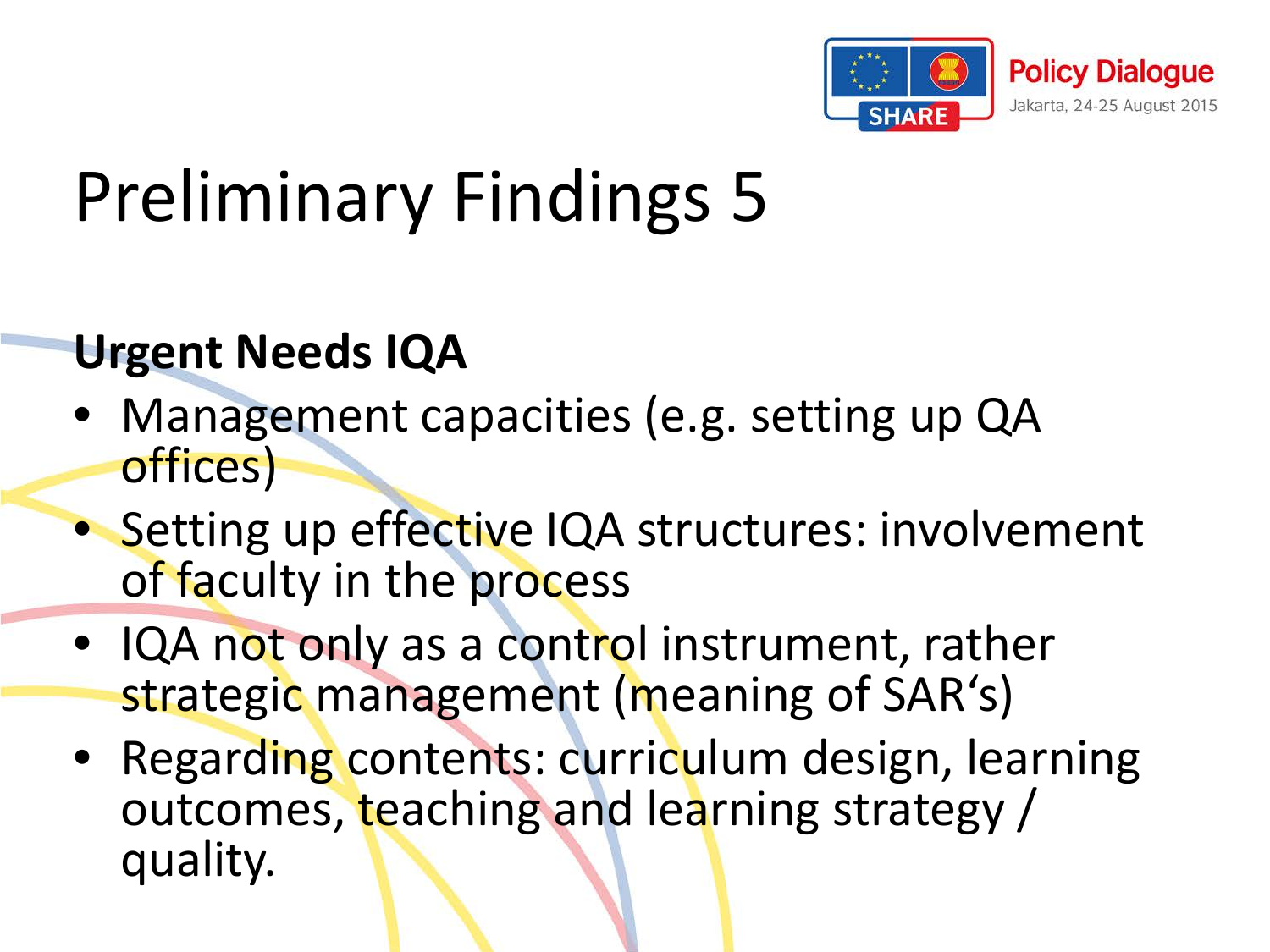

#### Recommendations to the SHARE Project

- Support Change Management at all levels
	- "Unfreezing": raising awareness for the need to promote QA harmonisation
	- "Changing": facilitate trainings on QA, best practices from ASEAN & EU
	- "Refreezing": consolidation of successful practices
- **Support Modernisation of University Governance** 
	- Uncertainties, redundancies, etc. are a big issue: What standards to follow?
	- QA as a strategic instrument has not yet been discovered by universities and Ministries
- Use the European Experiences
	- Bologna implementation looked pretty much the same in its beginning...<br>(Yerevan communiqé)